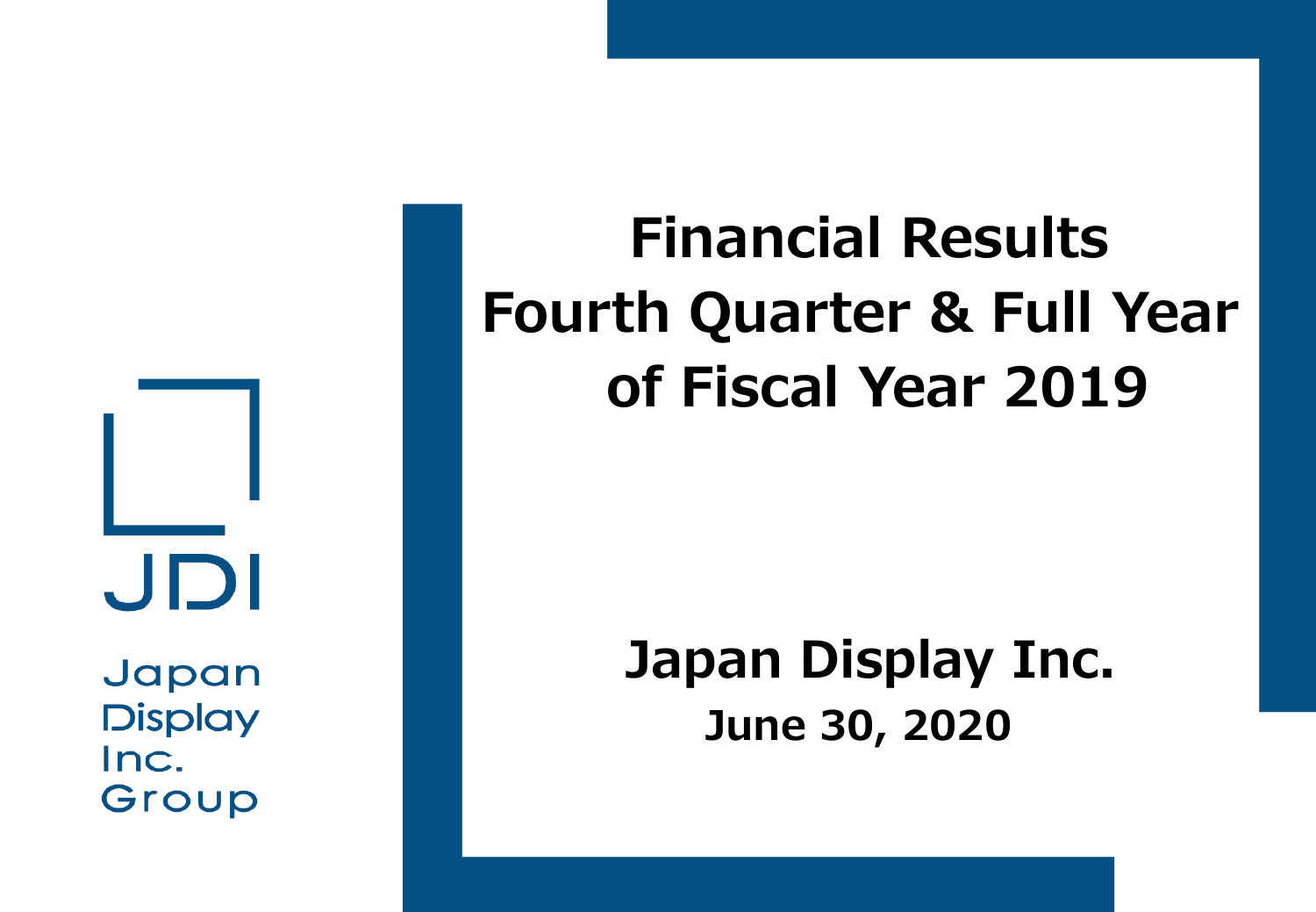### **Summary of 4Q & 2H of FY19 Results**

- Though 2H-FY19 sales fell sharply YoY (down Y156.1bn), a **significantly improved BEP enabled by structural reforms** in the 1H **reduced the operating loss by Y12.1bn** to Y3.3bn.
- Due in part to an extraordinary gain on the transfer of JOLED shares, the 2H **finished in the black**.
- **Covid-19 pandemic hurt** sales by Y21.2bn and operating income by Y7.1bn.
- (Billion Yen) The March capital investment from Ichigo Trust and INCJ refinancing **erased negative net worth.**

|                   | <b>FY18</b> | <b>FY19</b> |       | <b>FY18</b> |        | <b>FY19</b> |           |                                        |
|-------------------|-------------|-------------|-------|-------------|--------|-------------|-----------|----------------------------------------|
|                   | 2H          | 1H          | 2H    | 3Q          | 4Q     | 3Q          | <b>4Q</b> | <b>4Q</b><br>incl. Covid-<br>19 impact |
| <b>Net sales</b>  | 422.3       | 237.7       | 266.2 | 251.0       | 171.3  | 150.0       | 116.2     | 137.4                                  |
| Op. income        | (15.4)      | (35.1)      | (3.3) | 4.3         | (19.8) | 2.5         | (5.9)     | 1.2                                    |
| <b>Net income</b> | (99.5)      | (104.1)     | 2.7   | (2.7)       | (96.7) | (6.7)       | 9.4       | 16.5                                   |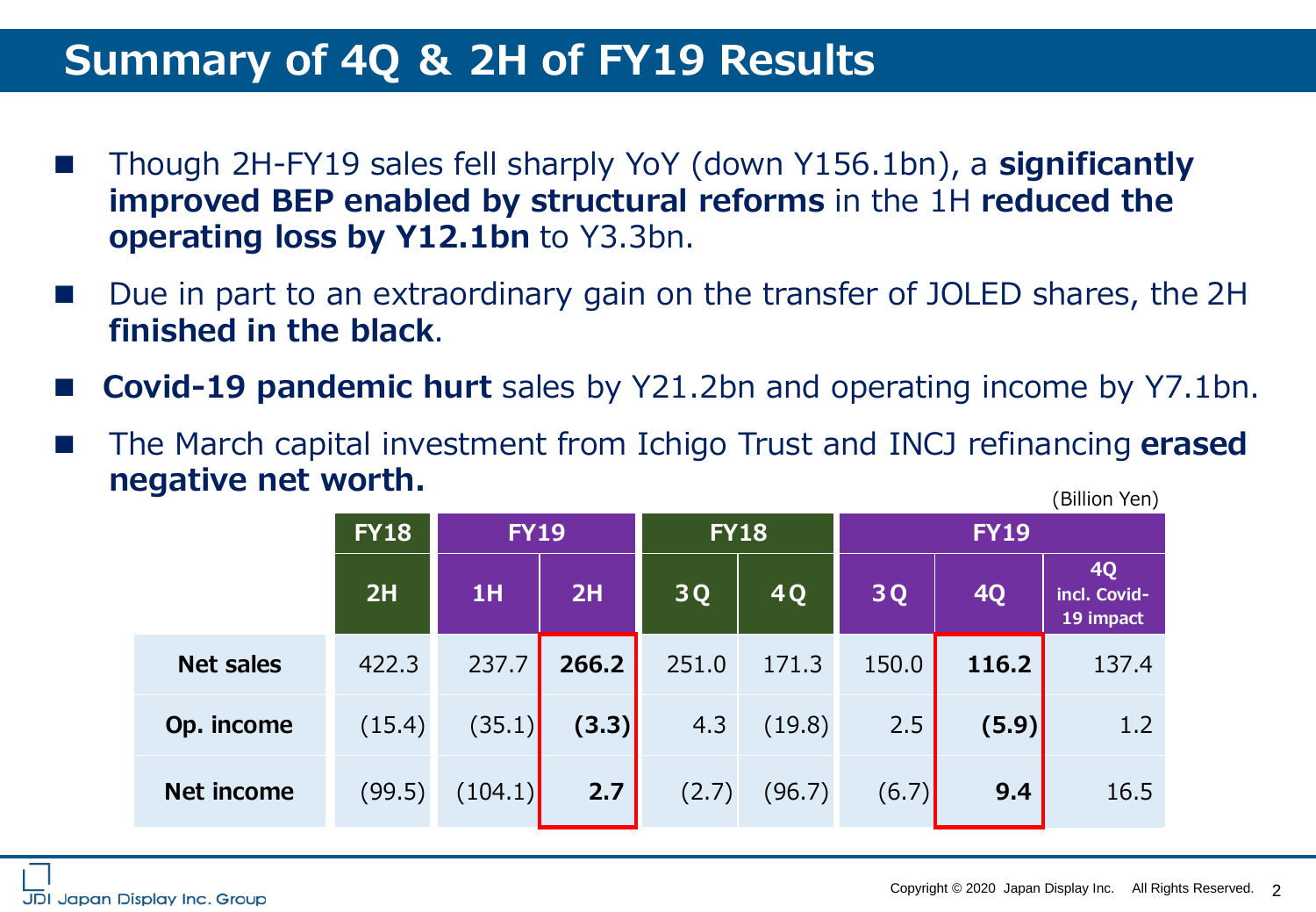#### **Summary of FY19 Results**

- Lack of 2H growth versus FY18 in smartphone display sales, withdrawal of unprofitable products and Covid-19 led FY19 sales to fall Y132.6bn YoY  $(-21\%)$ .
- Structural reforms to generate **Y50bn/yr in fixed cost reductions** were implemented in 1H, reducing costs by about Y30bn in FY19. Though the 1H operating loss was large and full-term losses grew vs. FY18**, 2H losses were significantly lower** owing to the full impact of the reforms.
- 2H finished in the black, but sizeable 1H losses caused a full-term net loss of Y101.4bn. (Billion Yen)

|                   |             |             |       | \ <del>_</del> <del>_</del> _ _ <i>.</i> |  |  |  |
|-------------------|-------------|-------------|-------|------------------------------------------|--|--|--|
|                   | <b>FY18</b> | <b>FY19</b> |       |                                          |  |  |  |
|                   | Full year   | 1H          | 2H    | <b>Full year</b>                         |  |  |  |
| <b>Net sales</b>  | 636.6       | 237.7       | 266.2 | 504.0                                    |  |  |  |
| Op. income        | (27.2)      | (35.1)      | (3.3) | (38.5)                                   |  |  |  |
| <b>Net income</b> | (106.5)     | (104.1)     | 2.7   | (101.4)                                  |  |  |  |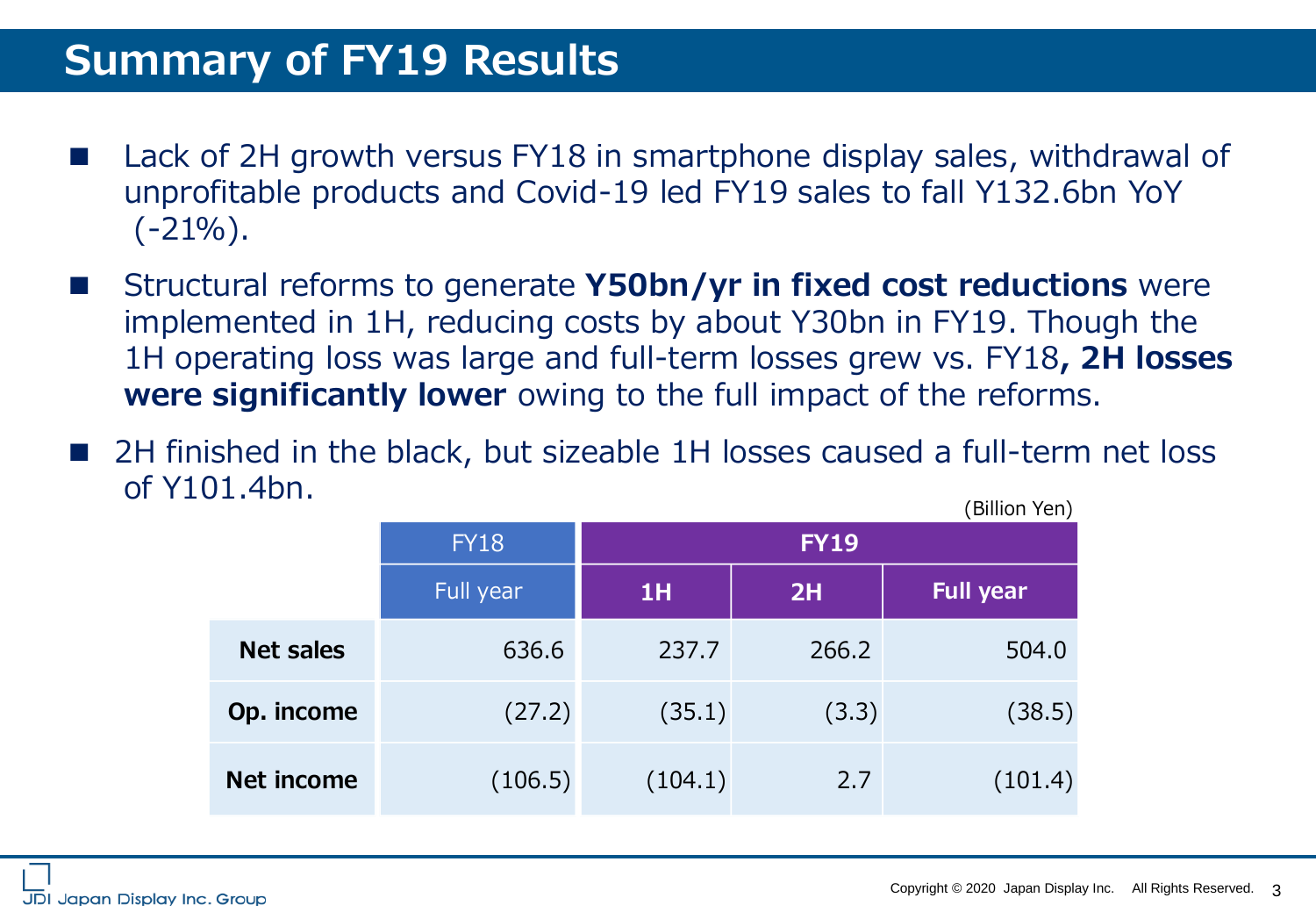### **Quarterly Sales by Region & Business Category**



#### **Quarterly Sales Trend Constructed Status per Category**

#### **■ Mobile Category**

• FY19 sales fell 25% YoY due to lack of 2H growth vs. large FY18 sales & withdrawal of unprofitable products. Also, Covid-19 depressed 4Q demand.

#### ■ Automotive Category

• Due to drop in global auto mfg. & 4Q mfg. disruptions triggered by Covid-19, FY19 sales fell 8% YoY.

#### ◼ **Non-mobile Category**

• Lower customer demand due to US-China trade frictions & reduced mfg. under Covid-19 led FY19 sales to fall 14% YoY. Display sales: Lower DSC & notebook PC, steady wearable & favorable VR.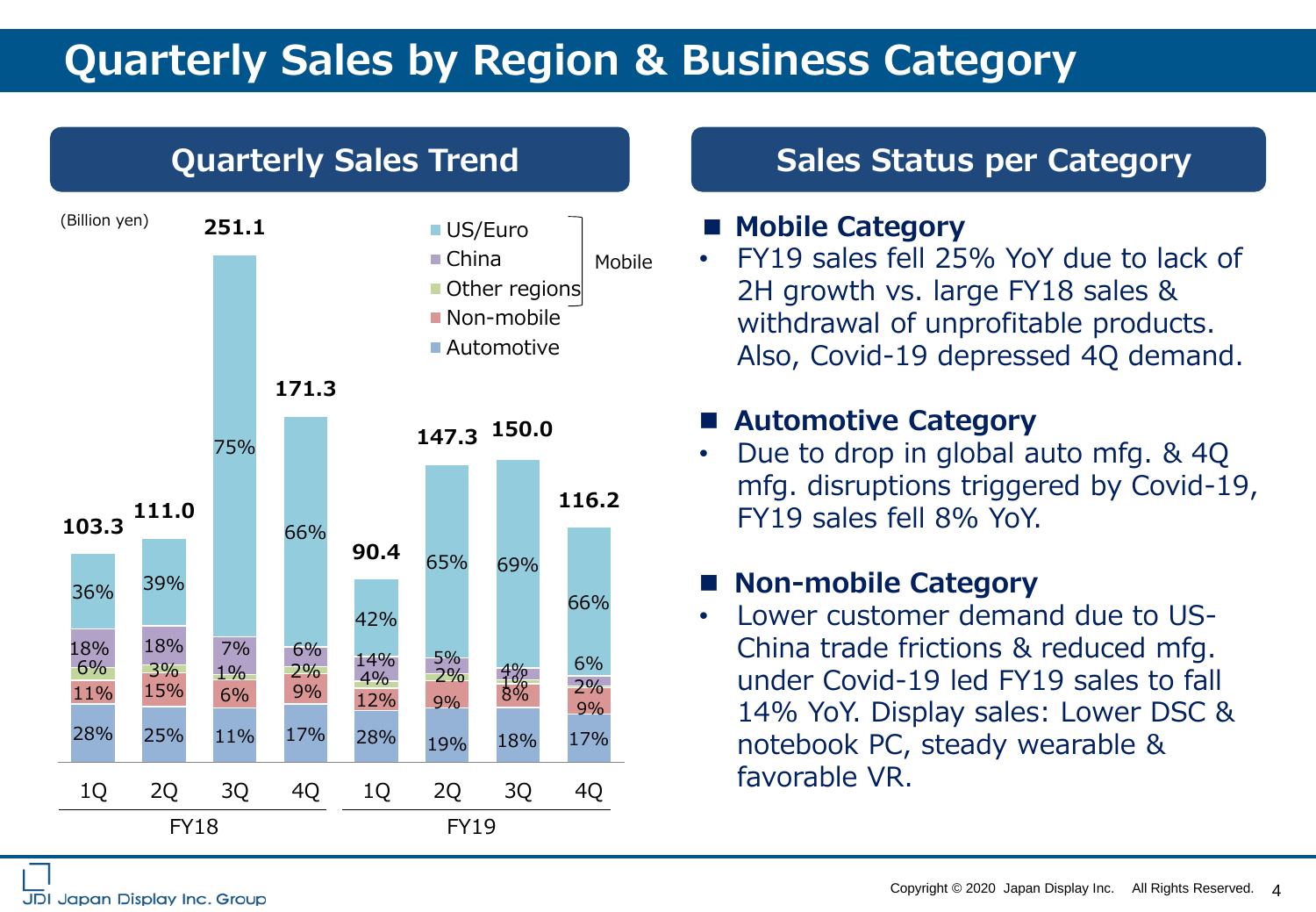### **Q4-FY19 Operating Results**

|                                                           |                   |                    |                  |          |                  |          | , , , , , , , , , , , , |
|-----------------------------------------------------------|-------------------|--------------------|------------------|----------|------------------|----------|-------------------------|
|                                                           | $Q4$ -FY19        | Q4-FY18            | YoY Chg.         |          | Q3-FY19          | QoQ Chg. |                         |
| Net sales                                                 | 116.2             | 171.3              | (55.1)           | $-32.2%$ | 150.0            | (33.8)   | $-22.5%$                |
| Cost of sales                                             | 112.9             | 178.1              | (65.2)           | $-36.6%$ | 139.1            | (26.2)   | $-18.8%$                |
| Gross profit (loss)                                       | 3.4<br>2.9%       | (6.8)<br>$-4.0%$   | $+10.2$          |          | 10.9<br>7.3%     | (7.6)    | $-69.3%$                |
| SG&A                                                      | 9.3               | 13.0               | (3.7)            | $-28.8%$ | 8.4              | $+0.9$   | $+10.7%$                |
| Operating income (loss)                                   | (5.9)<br>$-5.1%$  | (19.8)<br>$-11.6%$ | $+13.9$          |          | 2.5<br>1.7%      | (8.5)    |                         |
| Net non-op. income (expenses)                             | (5.2)             | (3.8)              | (1.5)            |          | 5.8              | (11.1)   |                         |
| Ordinary income (loss)                                    | (11.1)<br>$-9.6%$ | (23.6)<br>$-13.8%$ | $+12.4$          |          | (3.3)<br>$-2.2%$ | (7.8)    |                         |
| Net extraordinary income (loss)                           | 22.0              | (73.5)             | $+95.5$          |          | (3.0)            | $+25.0$  |                         |
| Income (loss) before income taxes                         | 10.9<br>9.4%      | $-56.7%$           | $(97.1) + 108.0$ |          | (6.3)<br>$-4.2%$ | $+17.2$  |                         |
| Income taxes                                              | 1.5               | (0.2)              | $+1.6$           |          | 0.4              | $+1.0$   |                         |
| Net income (loss) attributable to<br>owners of the parent | 9.5<br>8.1%       | $-56.5%$           | $(96.8) + 106.2$ |          | (6.7)<br>$-4.5%$ | $+16.2$  |                         |
| <b>EBITDA</b>                                             | (2.0)<br>$-1.7%$  | (9.3)<br>$-5.4%$   | $+7.3$           |          | 6.7<br>4.5%      | (8.7)    |                         |
| Avg. FX rate (JPY/USD)<br>Q-End FX rate (JPY/USD)         | 108.7<br>108.8    | 0.0<br>0.0         |                  |          | 108.8<br>109.6   |          |                         |

#### **Q4-FY19**

**Non-operating expense:** Share of loss of entities accounted for using the equity method ¥1.5bn, Plant maintenance cost ¥1.3bn, Share issuance cost ¥0.9bn **Extraordinary income:** Gain on sales of investment securities ¥30.6bn

Extraordinary loss **Business restructuring expenses (Impairment loss ¥3.2bn, Penalty for contract change ¥1.1bn, Plant restarting cost ¥0.8bn)** Other (Costs related to improper accounting treatments ¥3.6bn)

(Billion yen)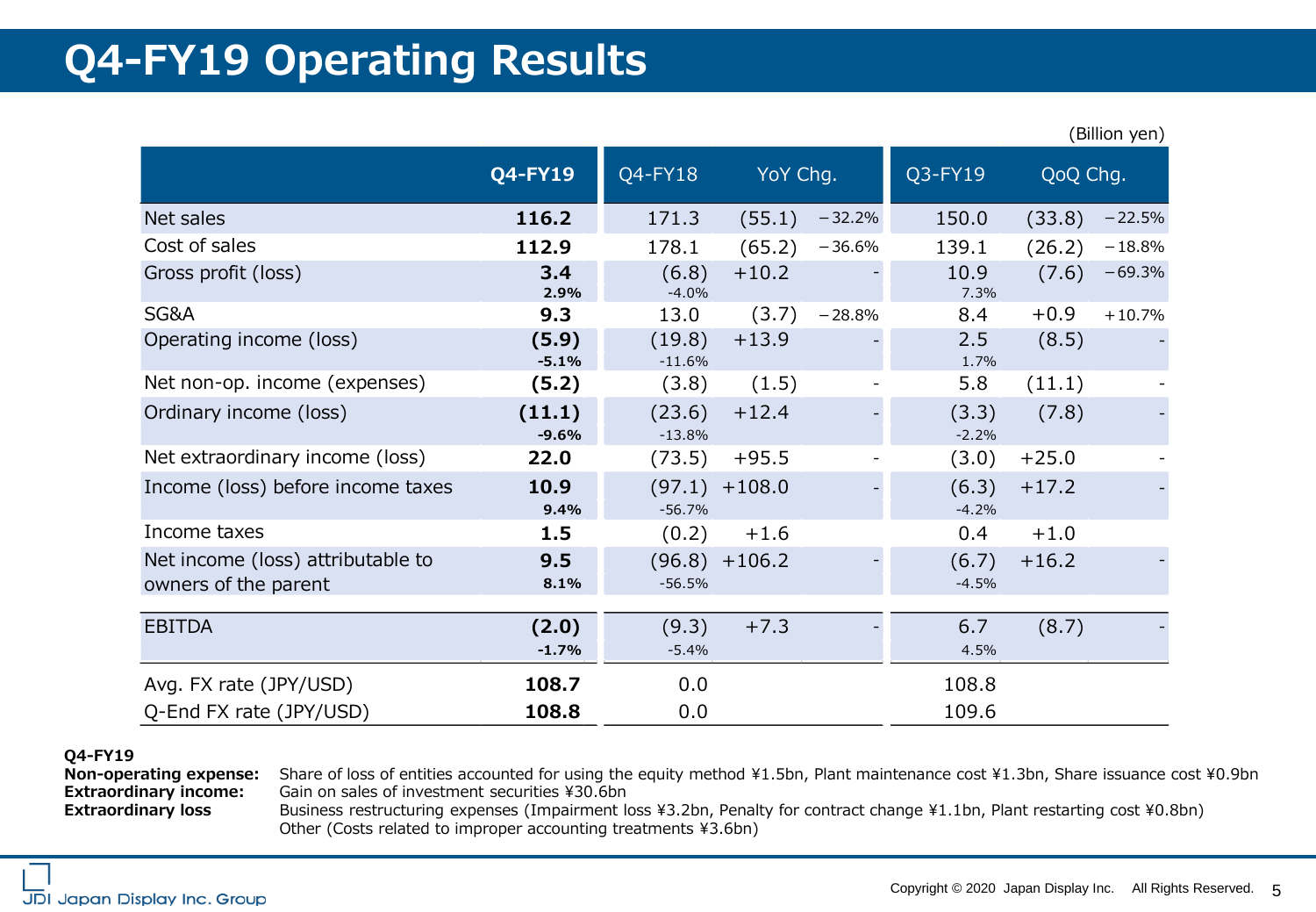### **FY2019 Operating Results**

|                                   |             |             | (Billion yen)       |
|-----------------------------------|-------------|-------------|---------------------|
|                                   | <b>FY19</b> | <b>FY18</b> | YoY Chg.            |
| Net sales                         | 504.0       | 636.7       | (132.6)<br>$-20.8%$ |
| Cost of sales                     | 505.4       | 615.4       | (110.0)<br>$-17.9%$ |
| Gross profit                      | (1.4)       | 21.2        | (22.6)              |
|                                   | $-0.3%$     | 3.3%        |                     |
| SG&A                              | 37.1        | 48.5        | (11.3)<br>$-23.4%$  |
| Operating income (loss)           | (38.5)      | (27.2)      | (11.3)              |
|                                   | $-7.6%$     | $-4.3%$     |                     |
| Net non-op. income (expenses)     | (19.2)      | (13.1)      | (6.1)               |
| Ordinary income (loss)            | (57.8)      | (40.4)      | (17.4)              |
|                                   | $-11.5%$    | $-6.3%$     |                     |
| Net extraordinary income (loss)   | (40.7)      | (63.5)      | $+22.8$             |
| Income (loss) before income taxes | (98.4)      | (103.8)     | $+5.4$              |
|                                   | $-19.5%$    | $-16.3%$    |                     |
| Income taxes                      | 2.7         | 2.4         |                     |
| Net income (loss) attributable to | (101.4)     | (106.6)     | $+5.2$              |
| owners of the parent              | $-20.1%$    | $-16.7%$    |                     |
| <b>EBITDA</b>                     | (19.5)      | 15.7        | (35.3)              |
|                                   | $-3.9%$     | 2.5%        |                     |
| Avg. FX rate (JPY/USD)            | 108.7       | 110.9       |                     |

**FY19 Non-operating expense:** Share of loss of entities accounted for using the equity method ¥10.0bn **Extraordinary income :** Gain on sales of investment securities ¥30.6bn **Extraordinary loss :** Business restructuring expenses ¥67.2bn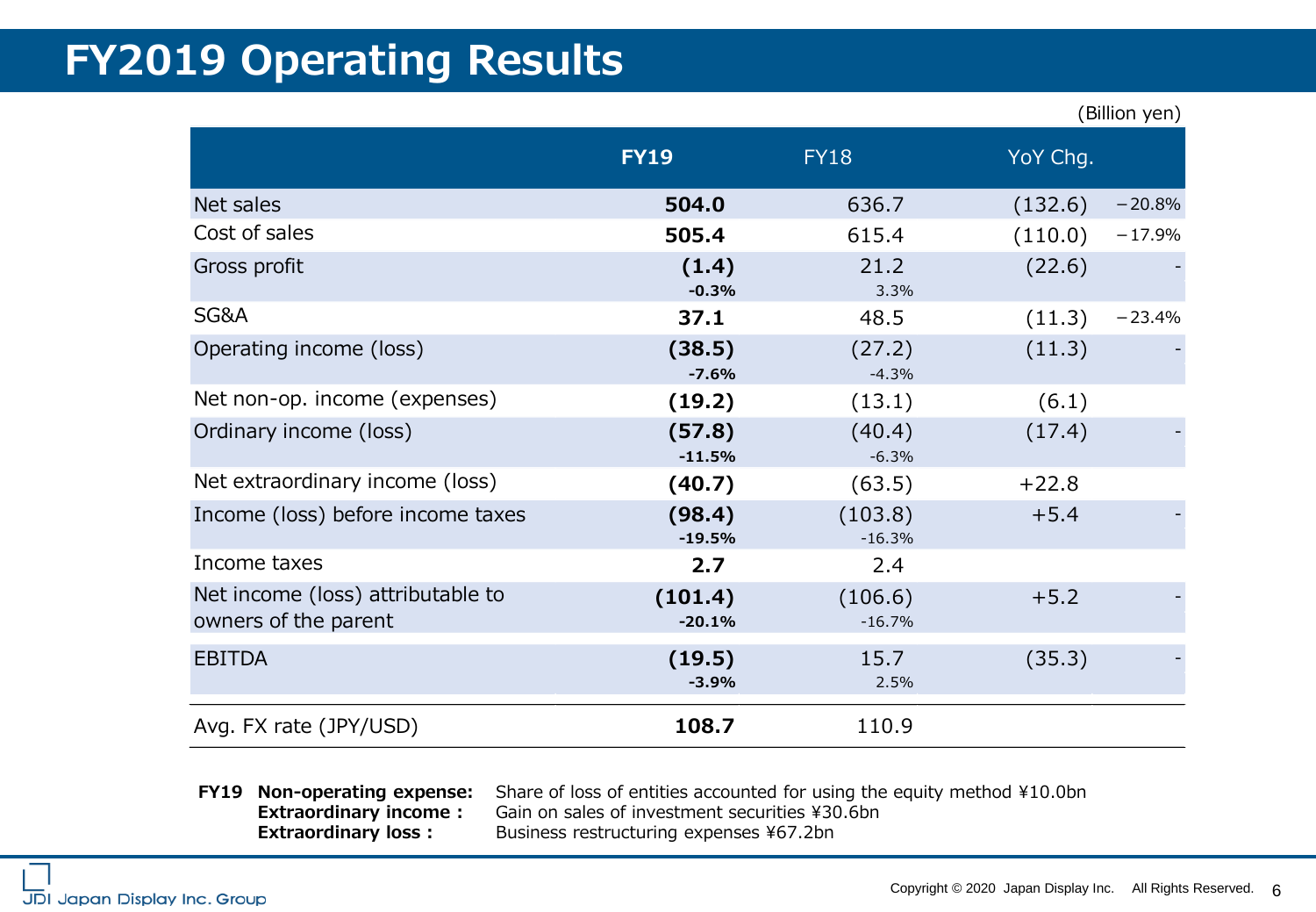### **Operating Profit Change Factors**

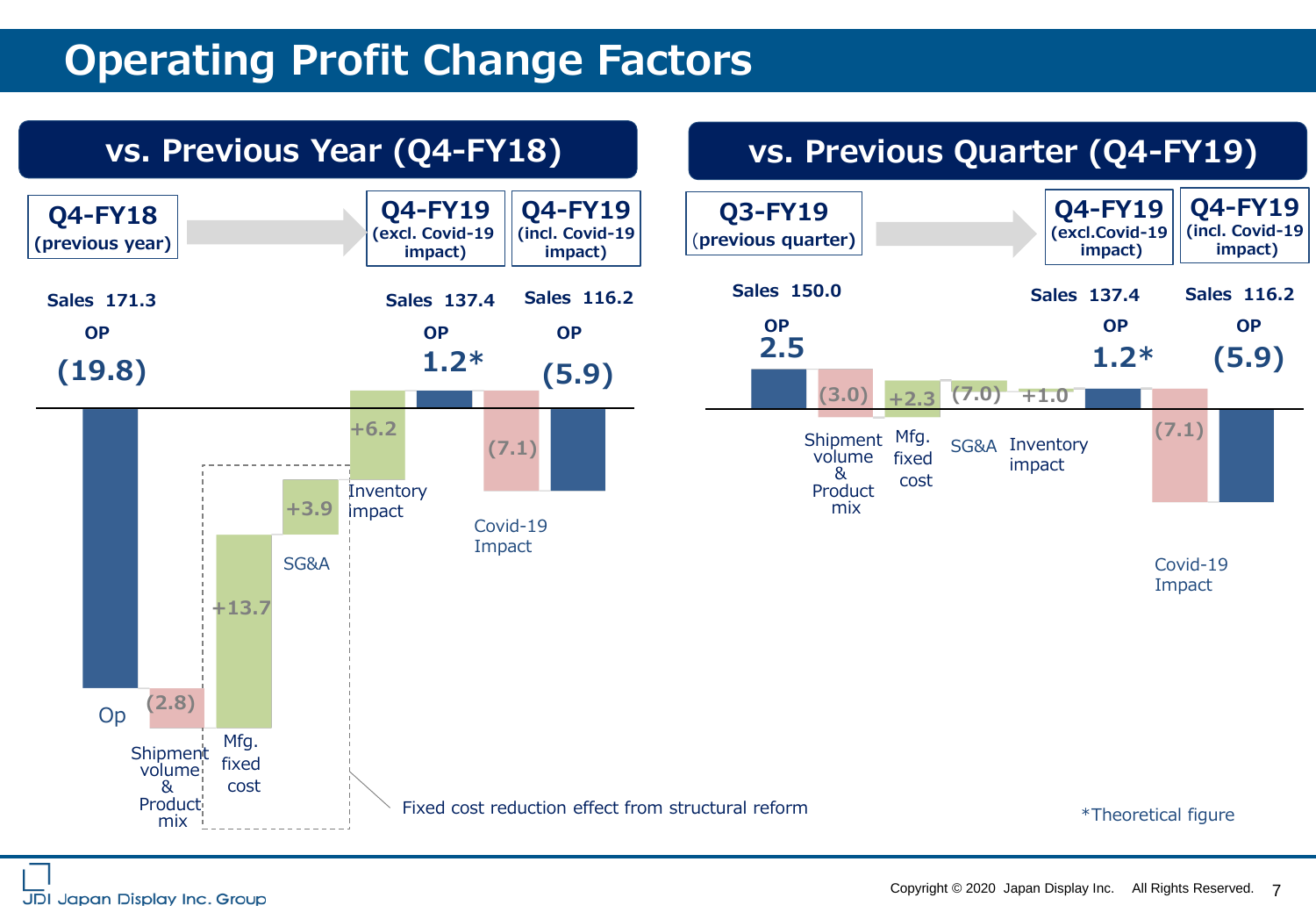### **Consolidated Balance Sheet**

|                                |         |          | (Billion yen) |
|--------------------------------|---------|----------|---------------|
|                                | 2019/3  | 2019/12  | 2020/3        |
| Cash and deposits              | 69.0    | 49.1     | 66.7          |
| Accounts receivable - trade    | 92.2    | 78.0     | 70.9          |
| Accounts receivable - other    | 49.7    | 64.8     | 48.1          |
| Inventories                    | 70.9    | 43.5     | 39.1          |
| Other                          | 8.8     | 8.7      | 4.6           |
| Total current assets           | 290.6   | 244.2    | 229.4         |
| Total non-current assets       | 247.9   | 183.6    | 160.3         |
| <b>Total assets</b>            | 538.5   | 427.9    | 389.7         |
| Accounts payable - trade       | 178.4   | 142.2    | 89.3          |
| Interest-bearing debt          | 185.8   | 246.0    | 98.0          |
| Advances received              | 101.9   | 90.3     | 89.1          |
| Other liabilities              | 71.5    | 57.7     | 59.9          |
| <b>Total liabilities</b>       | 537.6   | 536.1    | 336.4         |
| Total net assets               | 0.9     | (108.3)  | 53.4          |
| Shareholders' equity ratio     | $-0.2%$ | $-25.9%$ | 13.1%         |
| Net debt                       | 116.9   | 196.9    | 31.3          |
| Merchandise and finished goods | 15      | 9        | 8             |
| Work in process                | 12      | 6        | 10            |
| Raw materials and supplies     | 10      | 10       | 12            |
| Days in inventory              | 37      | 26       | 30            |

Days in inventory = Inventory / Cost of good sold  $x$  90 days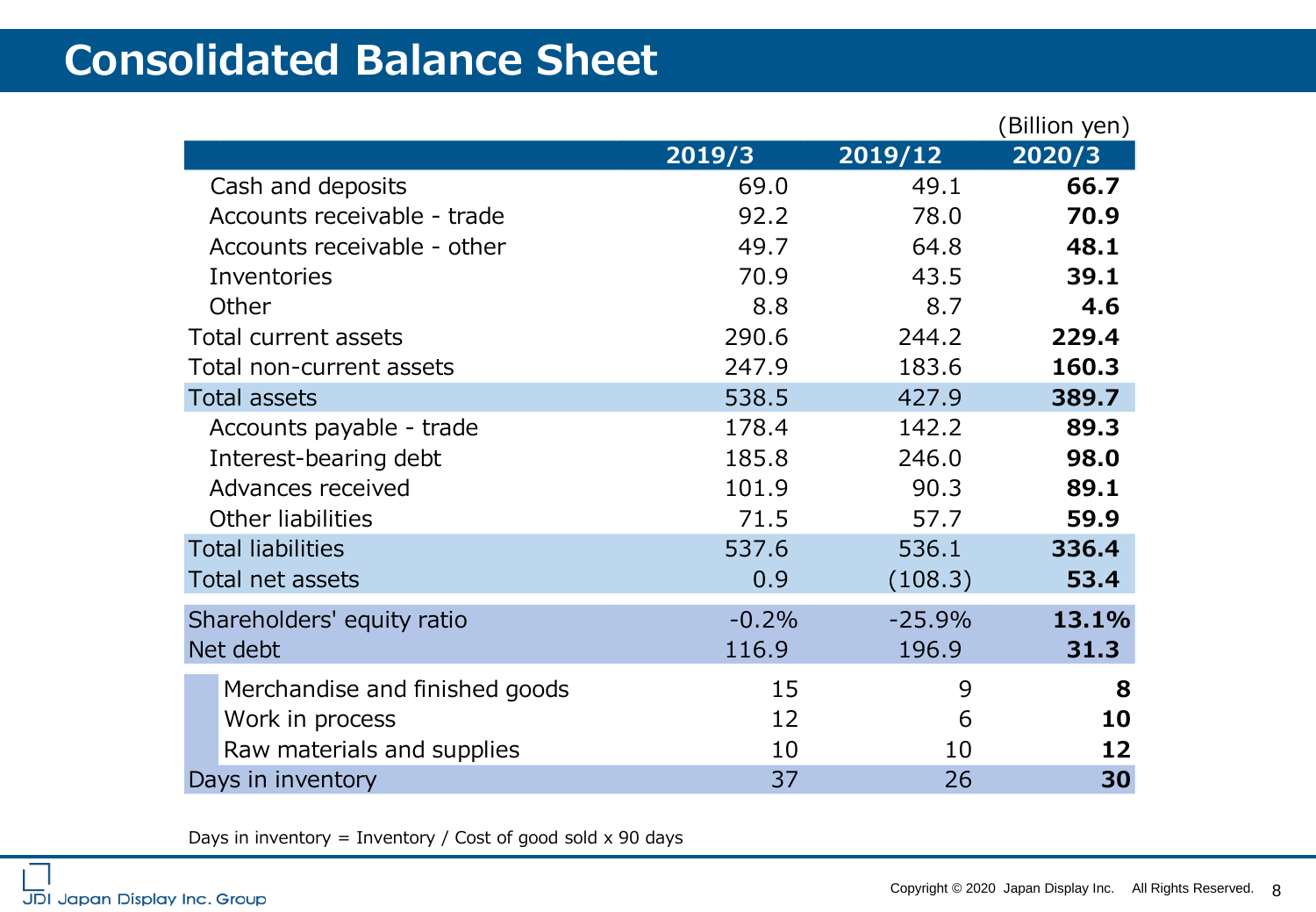### **Consolidated Cash Flows**

|                                             |             |         |         | (Billion yen) |
|---------------------------------------------|-------------|---------|---------|---------------|
|                                             | <b>FY18</b> | 1H-FY19 | 2H-FY19 | <b>FY19</b>   |
| Income before income taxes                  | (103.8)     | (103.0) | 4.6     | (98.4)        |
| Dep. & Amort.                               | 43.7        | 11.3    | 9.3     | 20.7          |
| Working capital                             | 31.2        | (15.7)  | (20.4)  | (36.1)        |
| Advances received                           | (26.3)      | (10.3)  | (2.5)   | (12.8)        |
| Business restructuring expenses             | 76.1        | 59.7    | 7.5     | 67.2          |
| Other                                       | (27.4)      | 1.7     | (29.2)  | (27.5)        |
| CF from operating activities                | (6.6)       | (56.4)  | (30.8)  | (87.1)        |
| Acquisitions of P&E                         | (43.8)      | (10.7)  | (5.4)   | (16.1)        |
| Proceeds from sales of investmet securities |             |         | 46.3    | 46.3          |
| Other                                       | 7.2         | (1.6)   | (0.5)   | (2.1)         |
| CF from investing activities                | (36.6)      | (12.3)  | 40.4    | 28.1          |
| CF from financing activities                | 31.0        | 57.8    | (0.1)   | 57.7          |
| Ending balance, cash & equiv.               | 69.0        | 56.8    | 66.4    | $*66.4$       |
| Free cash flow                              | (43.2)      | (68.7)  | 9.6     | (59.0)        |

\*Difference in balance of cash & equivalent in Cash Flows and cash and deposits in Balance Sheet: ¥0.3bn in deposits paid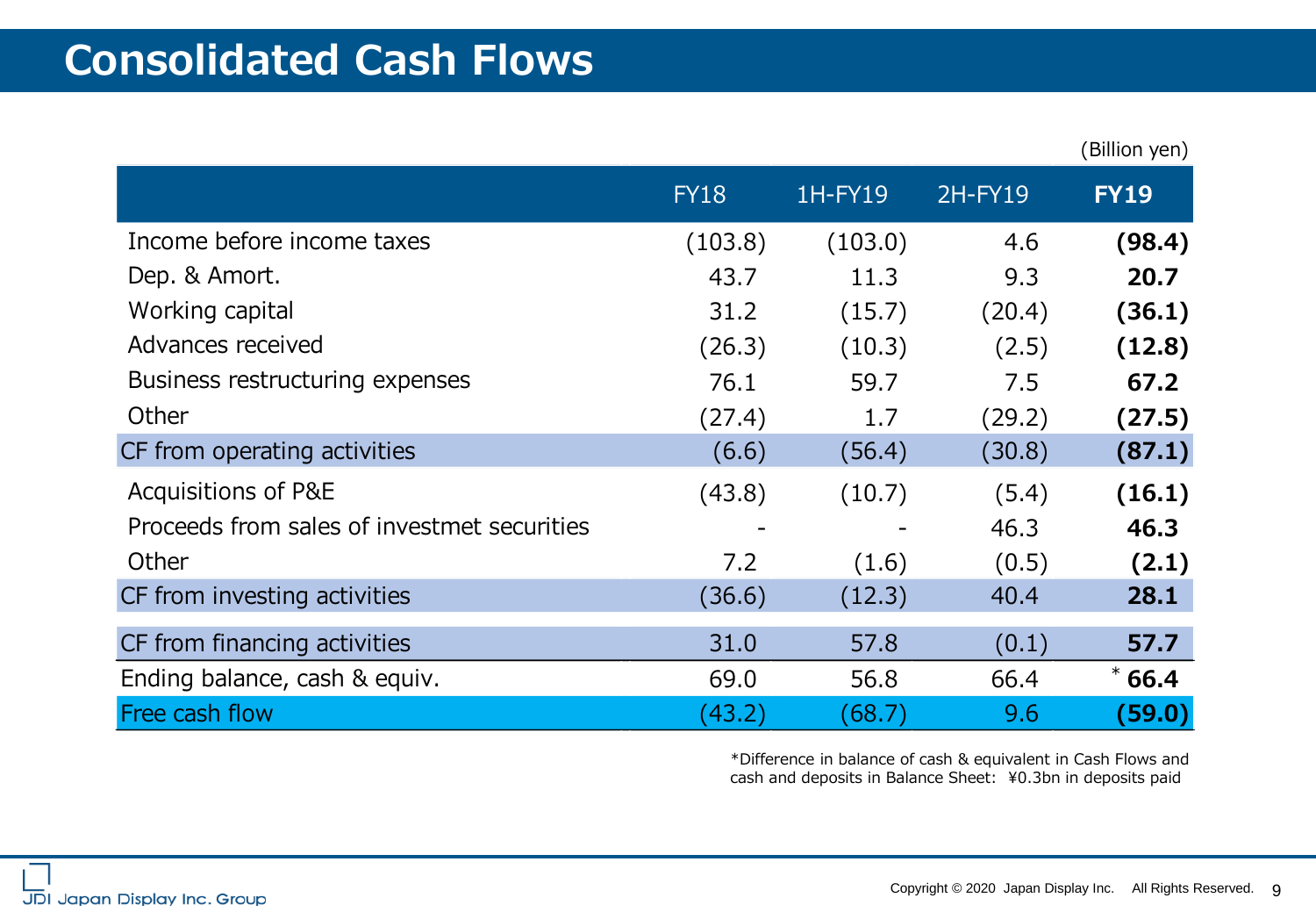#### **FY 2020: First Year of Turnaround**

#### **Minimize the impact of Covid-19 & rebuild earnings base to recoup earnings and grow**

#### **■ FY20 outlook**

#### **Sales:** down 15-20% vs. FY19

- Impact of Covid-19:
	- Production: Some still affected, but almost all recovers
	- Demand: Smartphones & auto display demand are expected to decrease

#### **Operating income:** Strive to limit decline caused by Covid-19

- Cost reductions steadily continue. Based on the full impact of structural reforms in the year, we expect fixed costs to decline Y200bn vs. FY19.
- Aim to improve by building sales, executing measures to further reduce fixed/variable costs

#### **■ Financial measures**

• Additional funding announced March 13, 2020 is in final talks.

#### ■**1Q-FY20 Est.**

(bn yen)

|                              | Q1-FY19<br>(Actual) | Q1-FY20<br>(Est) |
|------------------------------|---------------------|------------------|
| Net sales                    | 90.4                | 85.0-89.0        |
| Op.income<br>$(\text{loss})$ | (27.1)              | $(7.0)-(9.0)$    |

\*Due to undetermined non-operating and extraordinary items, JDI is only providing estimates for net sales and operating income

| ■Capex & R&D            |             |             |  |  |  |
|-------------------------|-------------|-------------|--|--|--|
|                         |             | $(bn$ yen)  |  |  |  |
|                         | <b>FY19</b> | <b>FY20</b> |  |  |  |
|                         | (Act)       | (Est)       |  |  |  |
| Capex                   | 16.1        | 13.9        |  |  |  |
| Depreciation            | 20.7        | 18.2        |  |  |  |
| <b>R&amp;D</b> expenses | 10.3        | $9.8*$      |  |  |  |

\*We are favorably considering increasing R&D expenditures based on our growth strategy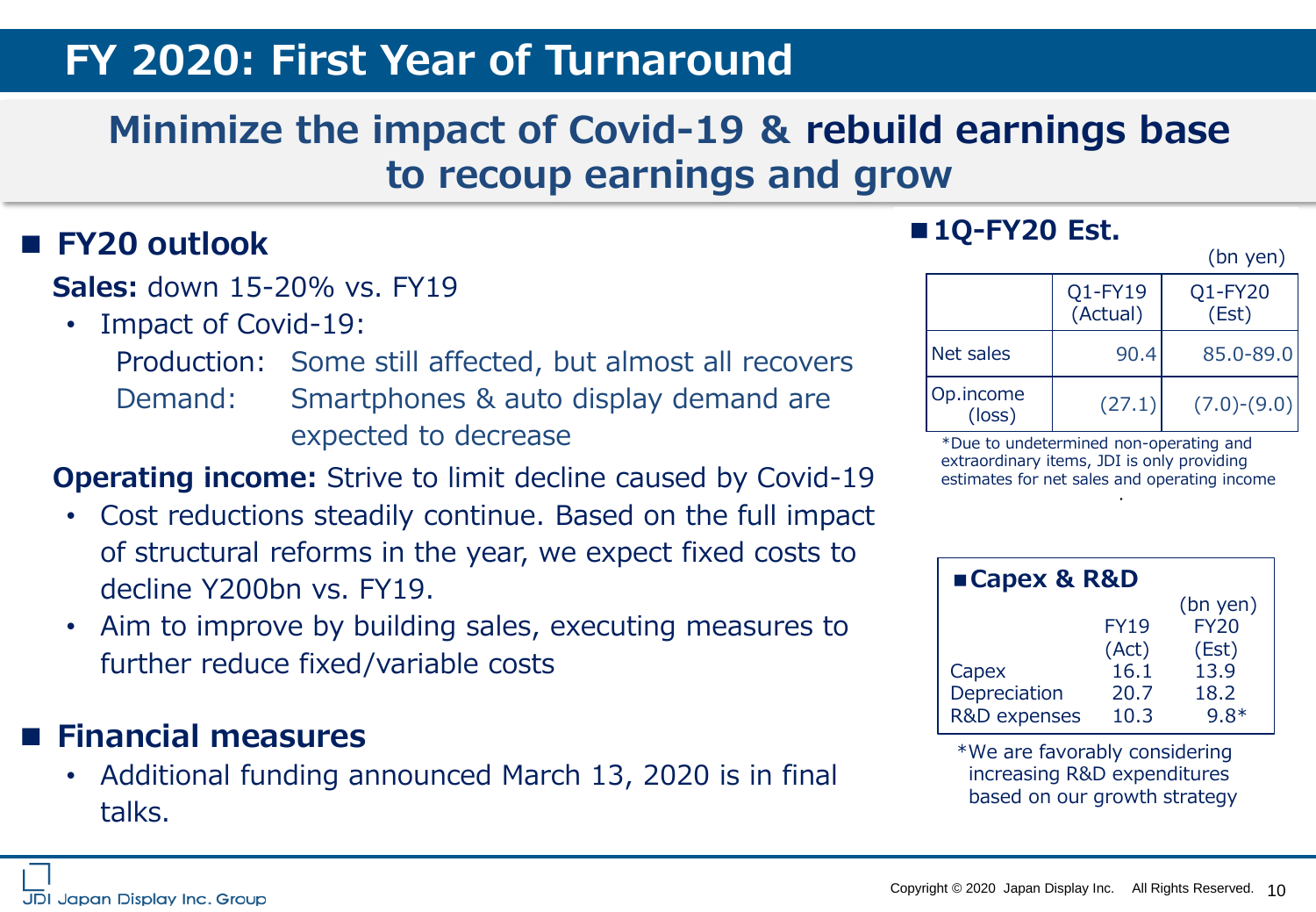### **Carte Blanche Structural Reforms**

### **Go back to basics, take pride as a "technology company" & regain "added value"**

### **Strengthen governance**

Applying global best practices, increase internal awareness of governance priorities, transition to a company w/committees (nominating etc.) & strengthen internal controls

## **Rebuild the earnings base**

Optimize assets, strengthen cost competitiveness, diversify the supply chain

# **From "capital investment" to "R&D" company**

Strategic use of our rich IP resources\* \*US registered patent holdings: 5,252 (as of June 1, 2020, including joint applications)

### **Establish the new revenue source**

**Venture into healthcare by engaging the current/post Covid-19 society** Break free from the "one-horse" display business, apply core technologies to the healthcare field and form unique product groups

**Measures**Measures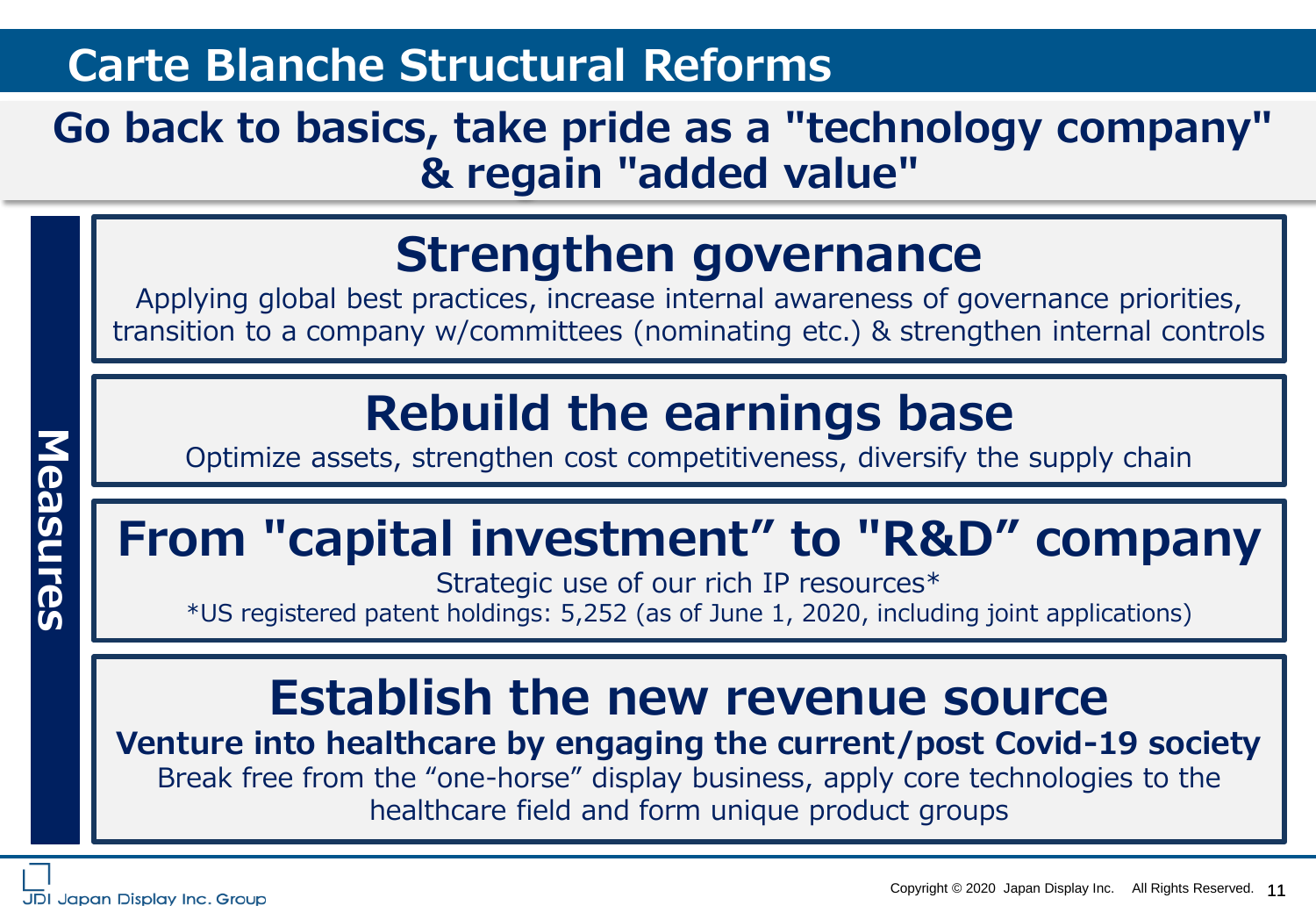### **Strengthen Governance**

**The Governance Improvement Committee, established in April 2020, thoroughly analyzes the causes of inappropriate accounting, prevents recurrence and improves governance; the Board of Directors implements resolutions based on Committee reports.**

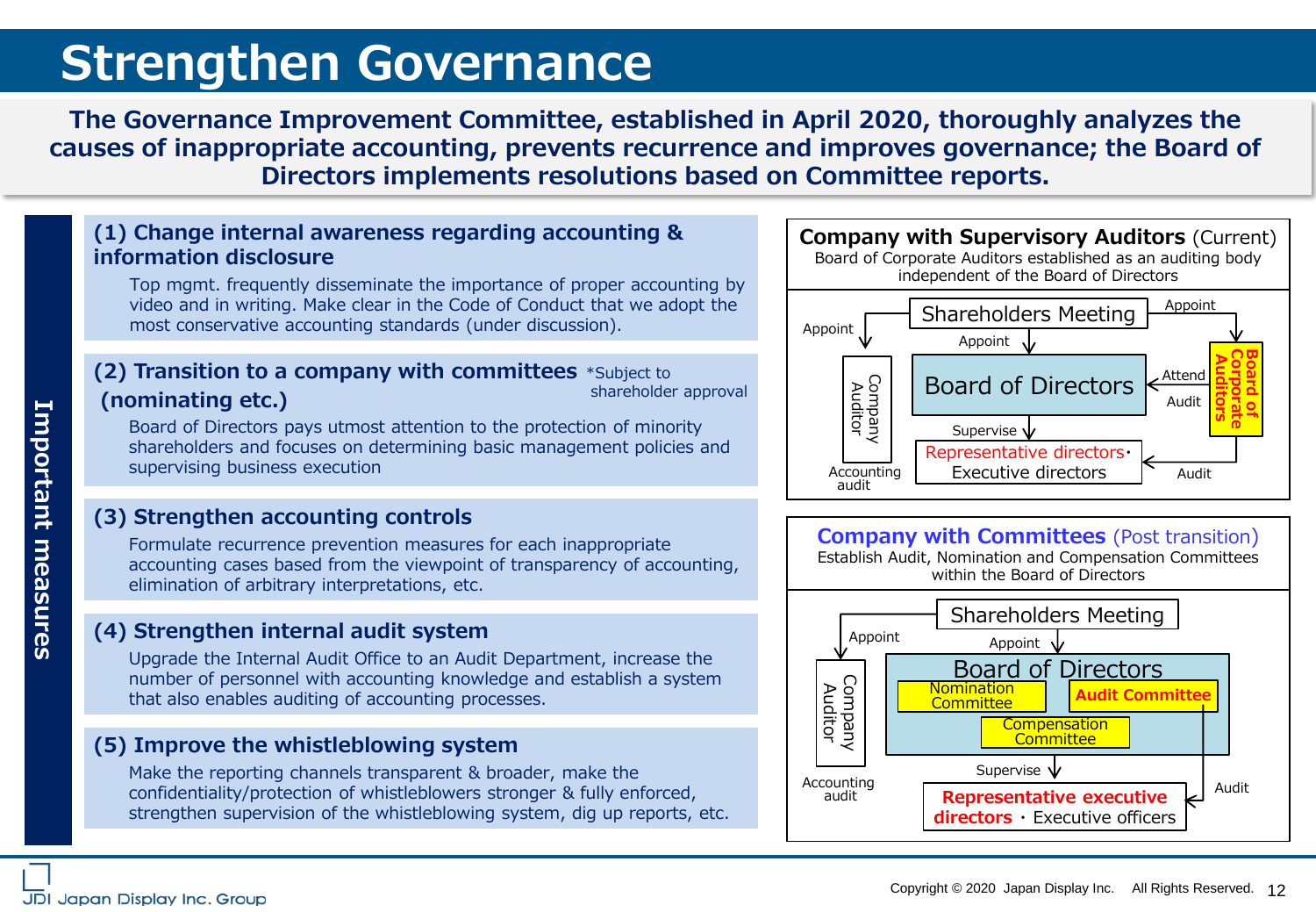### **Rebuild the Earnings Base**

#### **Asset optimization**

- Completed partial sale of Hakusan Plant
- Study further optimization

#### **Strengthen cost competitiveness**

- From "ultra high-specs" to "performance that customers truly want"
- Promote "commonization" & "high quality" by fully exploiting technological capabilities
- Further reduce costs through strong cooperation with partners

#### **Diversify the supply chain**

- Reduce geopolitical risk by utilizing Covid-19 economic measures
- Secure a stable product supply network for customers, including reshoring
- Minimize business opportunity losses when the supply chain is disrupted
- Build a low-cost, high-efficiency production system that can flexibly adapt to market changes







#### Stable supply chain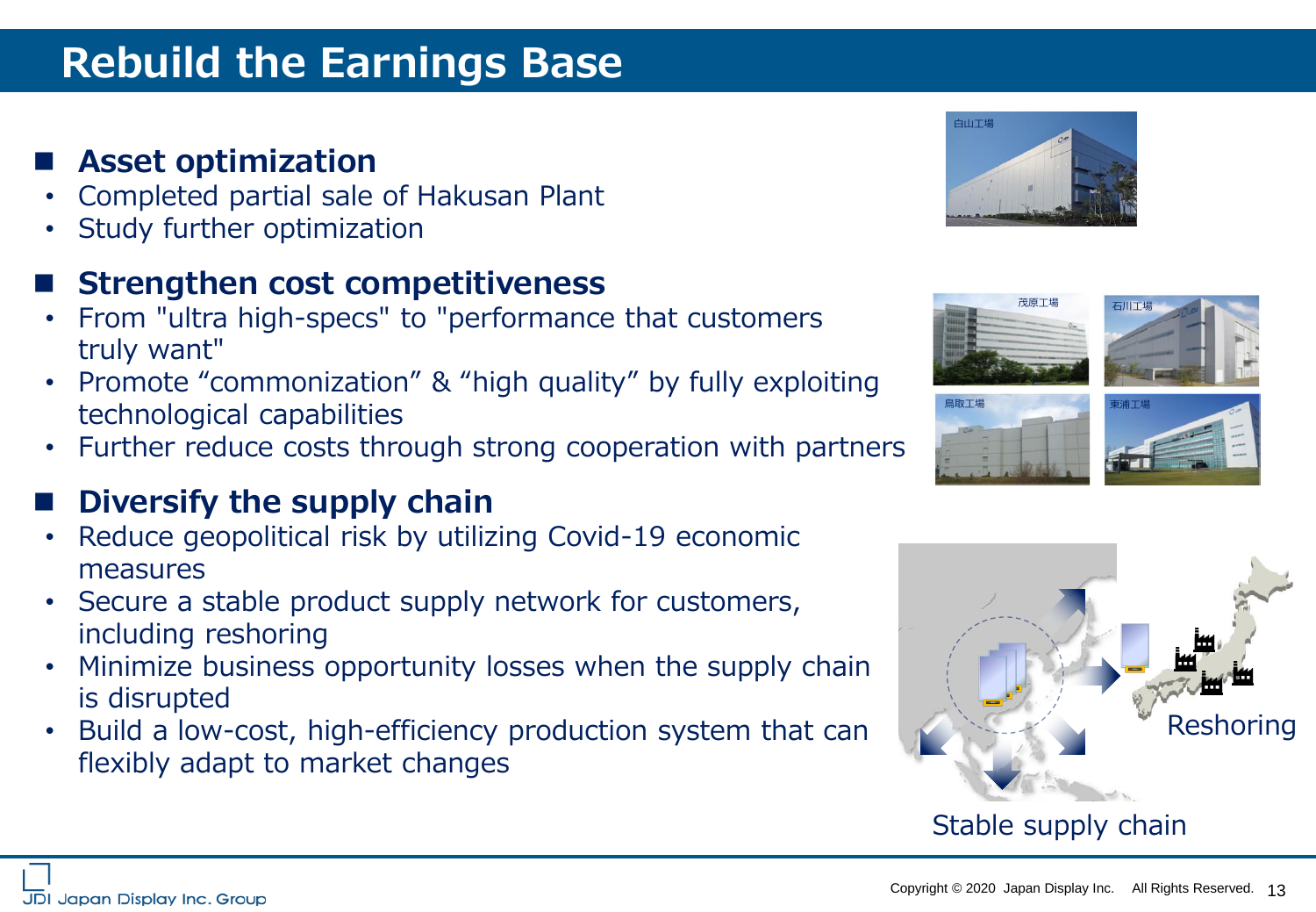### **JDI Technology is a Door to the Future**

**・Evolving powerful backplane technology**

**・Able to offer diverse value by combining with frontplane technology**





- ◼ **Further evolution of displays**
- Ultra high-quality displays
- Transparent displays
- Micro LED



#### **Developing new sensors**

- Large-screen authentication sensors
- Hover sensors
- Biometric sensors









#### **Various technologies can be applied to the healthcare field**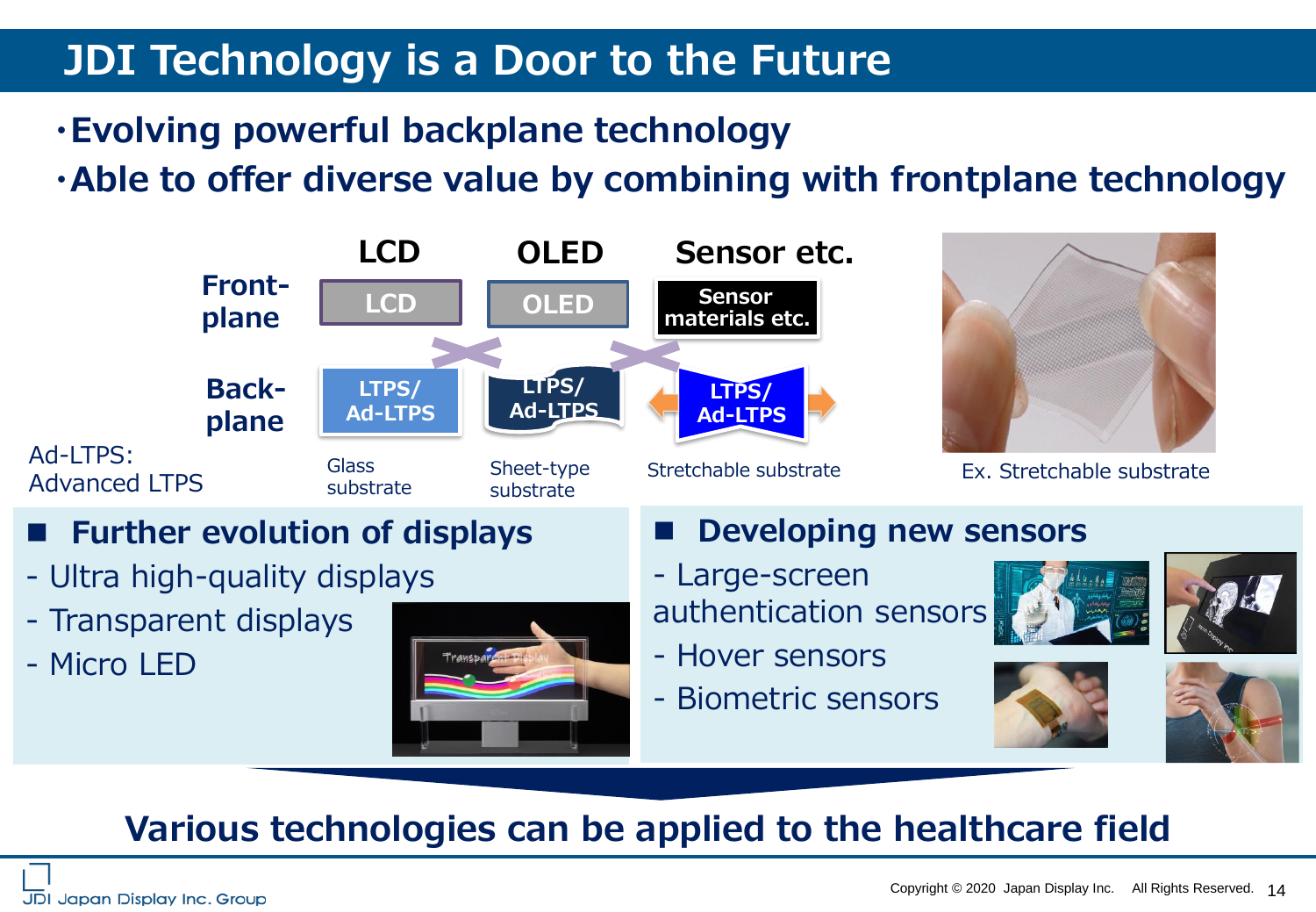#### **Establish the New Revenue Source Venture into healthcare by engaging the current/post Covid-19 society**

### ■ Application development using JDI core technology

- **Biometric sensors** that apply our highly developed display **backplane technology\***<sup>1</sup>
- **Sensing displays** that support **hover operation** plus high image quality and low power consumption suitable for the medical field

#### ◼ **Studying entry into the whole human genome analysis business**

• Along with whole genome analysis, provide services that combine analytical data and biometric sensing data.



\*1) Technology to fabricate integrated circuits on glass/plastic substrate. \*2) JDI estimate